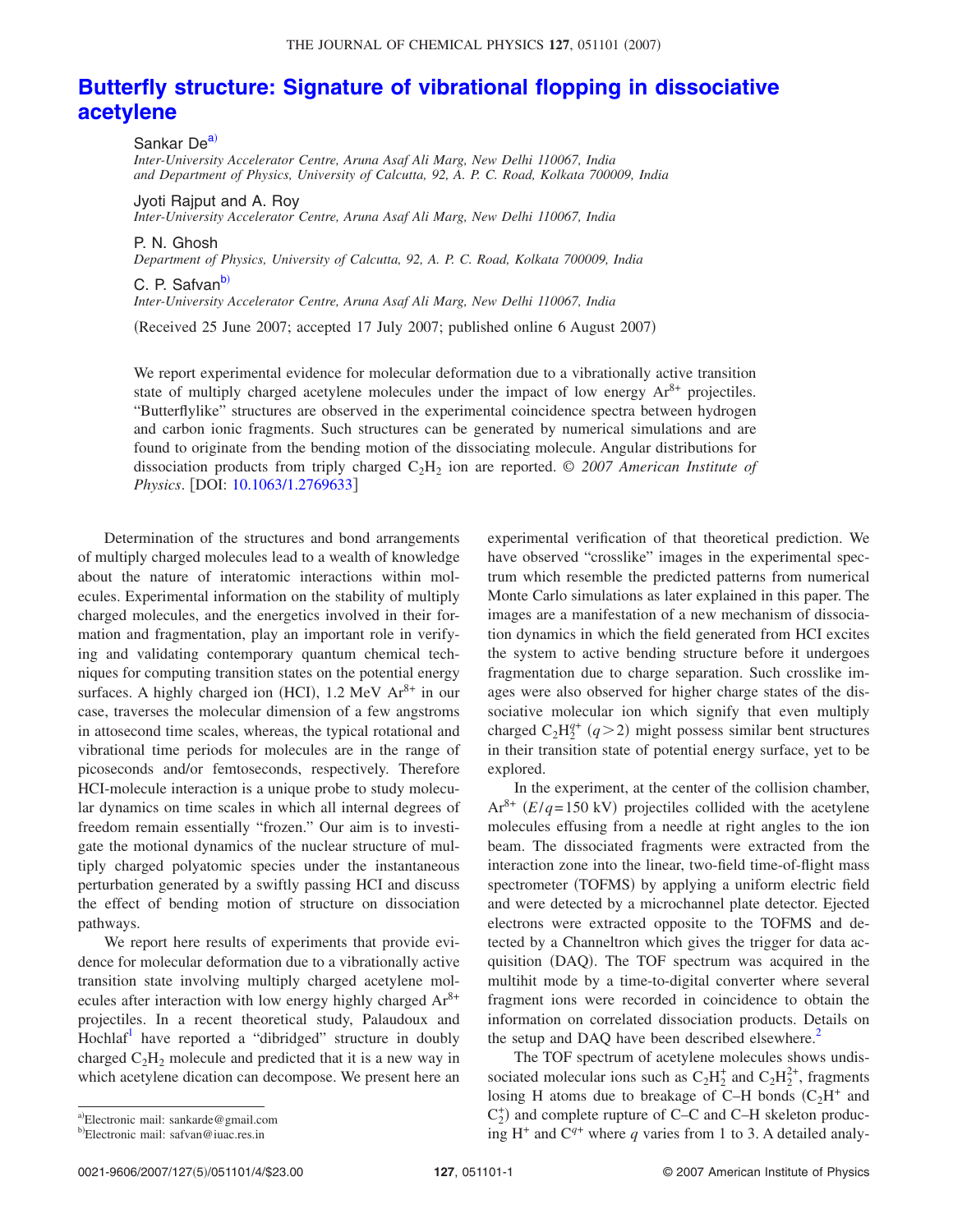

FIG. 1. (Color online) Coincidence map of  $H^+$ -C<sup>q+</sup> (q=1,2,3) formation pathways and its graphical representation. Here the first alphabet corresponds to the hydrogen fragment and the second to the carbon ion.

sis of the total fragmentation pathways will be published elsewhere. From the offline analysis of the acquired multihit data, we have generated a coincidence map which is a 2-dimensional spectrum between TOF of the first fragment ion versus that of the second. This technique has been used



FIG. 2. (Color online) Distribution of  $H^+ - C_2^+ - H^+$  angle fitted with a **Gaussian** 

quite extensively in molecular dissociation studies (see Refs. 3 and 4 and references therein).

Figure  $1$  shows the  $H^+$  formation pathways in coincidence with (a)  $C^+$ , (b)  $C^{2+}$ , and (c)  $C^{3+}$  fragments, respectively, along with its (d) graphical representation. The important feature in all these plots is the crosslike structure. We can define the four blocks or ellipses of the coincidence image between  $H^+$  and  $C^{q+}$  according to the four breakup possibilities assuming a complete dissociation of the molecule. If both  $H^+$  and  $C^{q+}$  fragments move in the same direction along the TOF extraction field, a correlated image will be formed at minimum channel numbers for both the ions. We denote these events as forward-forward (FF). On the other hand, if both fragments move together in the opposite direction of the TOF extraction field, they are eventually "turned around" and populate the backward-backward (BB) block. In addition to these, there can be correlated events where anyone among the  $H^+$  and  $C^{q+}$  fragments can move towards or against the extraction field after dissociation. These correlated pairs will form the FB or BF images. For FF and BB cases, the fragments break away from the CH bond of the same end of the  $C_2H_2$  molecule whereas for the FB and BF cases, a hydrogen ion of one CH bond is detected in coincidence with the carbon ion of the other CH bond after complete rupture of the molecule. In Fig.  $1(a)$ , we find a small island just above the  $H^+ - C^+$  crosslike structure. This is formed due to the correlation between  $H^+$  and  $CH^+$  fragments where we shall only get a FB-BF slope because the two fragments emerge from two opposite ends of the dissociating molecule.

On careful inspection of the correlated images in Fig. 1, we found that the end wings of the images move away from the line joining them at the center giving them a somewhat "rotated" shape. This rotation is in perfect symmetry with each other for all the four blocks which gives the complete structure a distinct "butterflylike" look. On drawing straight lines manually along the major axis of these nearly elliptical images as shown in Fig.  $1(d)$ , we observe that the straight lines do not meet each other at the center of  $H^+$ – $C^{q+}$  crossing. Rather the slopes form an "offset" with respect to the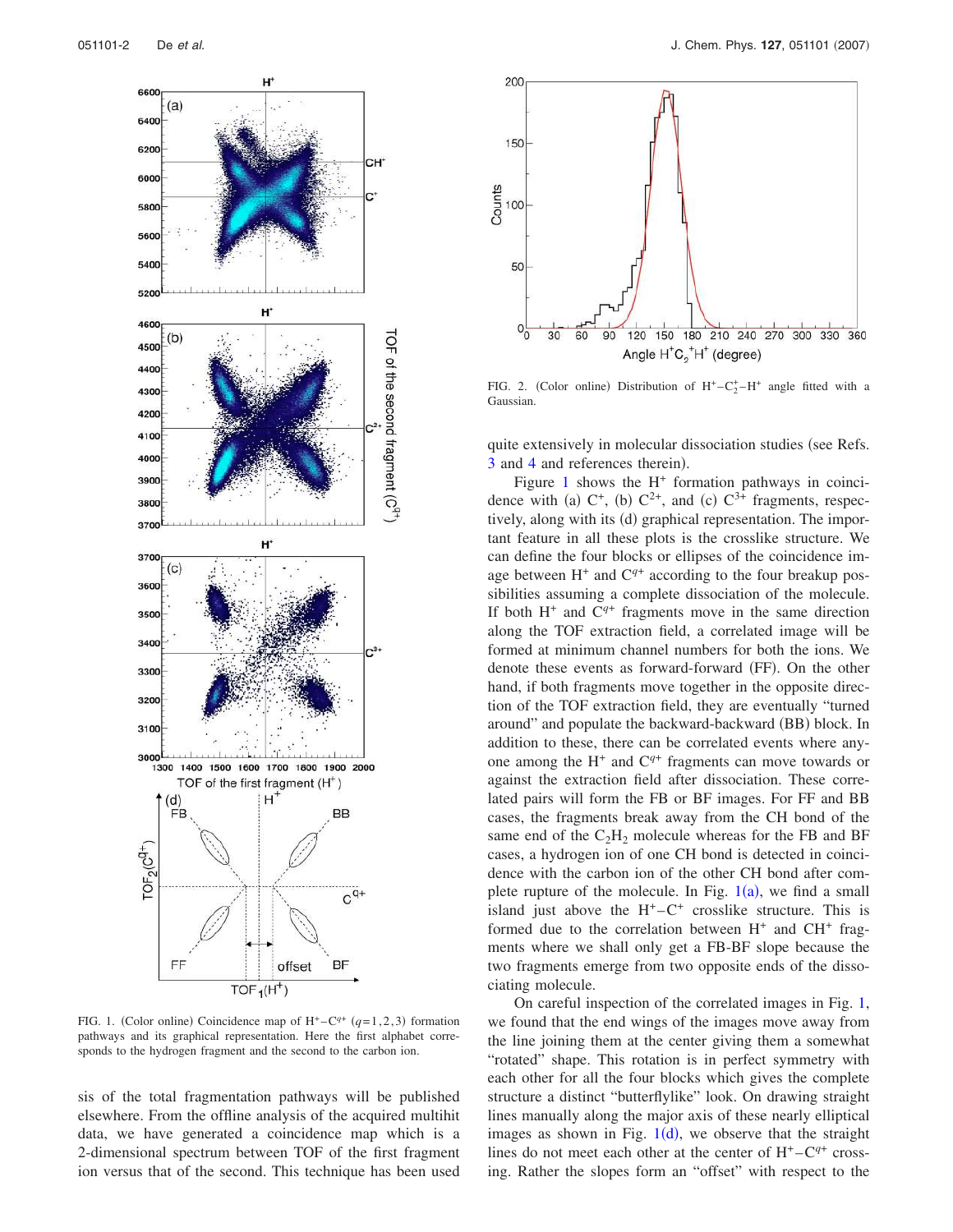

FIG. 3. (Color online) Gaussian fit to the KER distributions of H<sup>+</sup> derived from the H<sup>+</sup> $-C^{q+}$  ( $q=1,2,3$ ) dissociation channels.

 $m/q=1$  time axis which increases with the increase in the C *q*+ charge state. This offset is a manifestation of rotation of the coincidence image due to change in orientation of the molecule as we show later.

Figure 2 shows the distribution of angle between  $H^+ - C_2^+ - H^+$  determined from triple-ion coincidence data. We would expect a linear molecule to have this angular distribution peaked at 180°. But after fitting a Gaussian to the distribution in Fig. 2, we found the mean value peaked at 152° with a full width at half maximum of 39°. This value has close resemblance with the measured H–H correlation angle distribution in triply charged acetylene reported in Ref. 5.

In the photofragmentation study of acetylene in the UV region using photoelectron-photoion-photoion coincidence method, Thissen *et al.*<sup>6</sup> had reported multiple dissociation channels and proposed that the  $H^+ + C^+$  channel arises from the dissociation of  $C_2H^+$  to  $C^+$ . In another study, Cornaggia *et al.*<sup>7</sup> tried to investigate the dynamics of the structure of acetylene just before Coulomb explosion in a strong laser field through  $H^+$ - $C^{q+}$  ( $q=1,2,3$ ) correlation peak shapes. According to their study, the molecular ion structure cannot be frozen and one must consider the stretching and bending motions during the laser-molecule interaction. They found

TABLE I. Average bending angle of the  $C_2H_2$  molecule deduced from Monte Carlo calculations corresponding to  $H<sup>+</sup> - C<sup>q+</sup>$  breakup channels.

| Coincidence<br>channels | Bending angle<br>(Monte Carlo) |
|-------------------------|--------------------------------|
| $H^+$ – $C^+$           | $20^{\circ}$                   |
| $H^+ - C^{2+}$          | $25^{\circ}$                   |
| $H^+ - C^{3+}$          | $30^\circ$                     |

that during the laser-induced alignment and subsequent stabilization of the molecular frame around the laser polarization direction, the C–C axis undergoes small damped oscillations and deviates from the initial linear structure. The interaction time for the photon pulses (130 fs) used in their experiment are typically of the order of intrinsic molecular vibrational and rotational time scales  $(10 \text{ fs} - 10 \text{ ps})$ , so the photon field remains intertwined with the dissociation process. As a result, several physical mechanisms such as laserfield induced orientation, bond softening, or laser-induced dressed states can modify the molecular ion's nuclear structure. On the other hand, in our case the ion-induced interaction time is around 100 as  $(1.2 \text{ MeV Ar}^{8+}$  collision), which allows us access to the virgin molecular ion in its vibrationally active structure devoid of any interference from the ion electric field.

Figure 3 shows the kinetic energy release (KER) distributions of H<sup>+</sup> ions derived from H<sup>+</sup> $-C^{q+}$  ( $q=1,2,3$ ) dissociation channels. Similarly, we have derived KER distributions for carbon ions for the  $H^+$ – $C^{q+}$  dissociation channels and fitted a Gaussian to find out the most probable KER along with its width. The measured KERs were used for simulating the dissociation process in a Monte Carlo simulation to generate the coincidence spectra. Randomly oriented molecules with respect to the TOF axis with a distribution of angles between C–C and C–H bonds were considered.

Figure 4 represents the simulated coincidence map of  $H^+$ and  $C^{2+}$  correlated pairs for FF and BB configurations. In the simulation, the mean KER values  $(\mu)$  for H<sup>+</sup> and C<sup>2+</sup> ions were taken as 39.7 and 14.0 eV, respectively, which were the experimentally observed "most probable" values of the KER.



FIG. 4. (Color online) Simulated coincidence map of H<sup>+</sup>-C<sup>2+</sup> correlated pairs where the bending angle ( $\angle$ CCH) is a Gaussian distribution peaked at (a) 0°, (b)  $10^{\circ}$ , and (c)  $20^{\circ}$ . Inset shows the bending angle vs offset plot.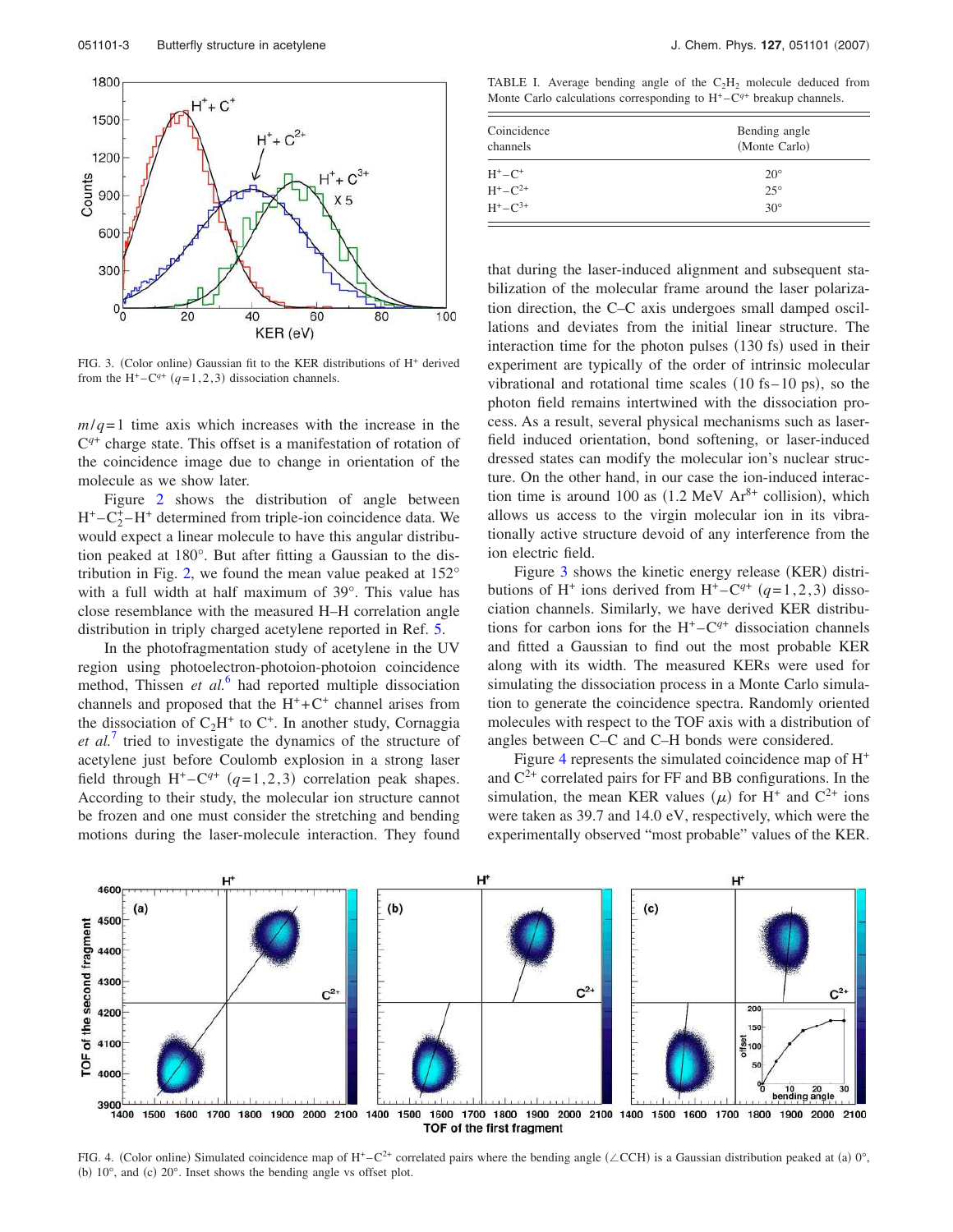The standard deviation  $(\sigma)$  was taken from the observed width of KER spectra (17.2 and 9.0 eV, respectively for  $H^+$ and  $C^{2+}$  fragments) and the energy was varied between  $\mu \pm 2\sigma$ . Distinct change in slopes of the coincidence pattern due to different orientations of the molecular frame during dissociation can be seen in Fig. 4. When we consider a linear structure of the  $C_2H_2$  molecule, the simulation gives a uniform image of twin blobs passing through the central crossing of the  $m/q=1$  (H<sup>+</sup>) and  $m/q=6$  (C<sup>2+</sup>) lines [Fig. 4(a)]. On introduction of a Gaussian angular distribution between the C–C axis and C–H bond ( $\angle$ CCH), forming a bent structure of the multiply charged molecule, the dissociation partners,  $H^+$  and  $C^{2+}$ , produce two symmetric nearly elliptical blobs in the correlation image which deviate from the earlier shape and give rise to rotations and "offsets" similar to what we have observed in the experimental spectrum. The spectrometer parameters (dimensions and voltages) chosen here correspond to the actual experimental conditions and no effort was made to fit and normalize the results. A general agreement between the calculated and the observed spectrum confirms that the offsets in the correlation islands are due to different geometries of the dissociating molecule. An inset plot in Fig.  $4(c)$  shows the bending angle versus offset effect for  $H^+ - C^{2+}$  correlated pairs. Similar plots have been drawn for all other coincidence partners  $(H<sup>+</sup> – C<sup>q+</sup>)$  and the average bending angle deduced from the comparison of Monte Carlo calculation with experiment is listed in Table I. Since linear configuration calculations do not reproduce the observed correlation map fully, the observed elliptical shapes of the correlation islands result from the bent structure. Thus, the "bent" structure of the multiply charged acetylene ions when dissociating gives rise to the crosslike structures in the coincidence maps with the rotations and offsets an indication of the amount of nonlinearity at the moment of dissociation. In order to negate any possibility of artifact due to the effect of inhomogeneous extraction field of TOFMS, we have performed the experiment at higher (two times) extraction field and observed similar structures in the coincidence map for all dissociation channels.

We have also considered the possibility of sequential dissociation of  $C_2H_2$  molecule where one of the bonds might break earlier in time with respect to the other. We incorporated an additional energy factor in the calculations to take care of the primary breakup and added the extra velocity term vectorially to get the resultant velocity of the final fragment ions. In doing so, we found that the energy gets distributed asymmetrically between the FF-BB and FB-BF blocks in the coincidence map. This leads to a "rhombus" shape in the image instead of a symmetric crosslike square structure when instantaneous breakup of the whole molecule is considered.

In summary, we have experimentally verified the theoretical prediction of the formation of a vibrationally active transition state of a doubly charged acetylene.<sup>1</sup> We have measured experimentally the  $H^+ - C_2^+ - H^+$  angle to be around 152°. This arises from the triply charged acetylene parent ion. We have generated the salient crosslike features observed in the experimental coincidence spectra between hydrogen and carbon ionic partners by numerical calculations and found that they originate from the bent structures of the dissociating molecule. The bent structure of acetylene ions therefore gives rise to the measured offsets and rotations in the coincidence spectrum. Since the same features are observed for different carbon charge states, we conclude that "transition states" reported in Ref. 1 may also exist for highly charged  $C_2H_2$  molecular ions. The angular distribution between  $H^+ - C_2^+ - H^+$  gives a direct experimental evidence of bent structure for a triply charged acetylene molecule. The molecule is not rigid but flopping around the mean bending angle as observed from the spread in the distribution.

The molecular deformation caused by the nuclear motion is of particular interest because it plays an important role in the decay processes of core excited states, and may even open up new dynamical channels that are not reachable in the initial geometry of the neutral molecule. This study might be the first step towards using ion-induced Coulomb explosion as a tool for stereostructure studies of small polyatomic ions.

The authors thankfully acknowledge the staff of IUAC and LEIBF group for providing all necessary facilities.

- <sup>1</sup> J. Palaudoux and M. Hochlaf, J. Chem. Phys.  $126$ , 044302 (2007).
- <sup>2</sup> S. De, P. N. Ghosh, A. Roy, and C. P. Safvan, Nucl. Instrum. Methods Phys. Res. B 243, 435 (2006).
- <sup>3</sup> S. De, J. Rajput, A. Roy, P. N. Ghosh, and C. P. Safvan, Phys. Rev. Lett. 97, 213201 (2006).
- <sup>4</sup>D. Mathur, Phys. Rep. **391**, 1 (2004).
- <sup>5</sup>N. Saito, M. Nagoshi, M. Machida, I. Koyano, A. D. Fanis, and K. Ueda, Chem. Phys. Lett. 393, 295 (2004).
- <sup>6</sup>R. Thissen, J. Delwiche, J. M. Robbe, D. Duflot, J. P. Flament, and J. H. D. Eland, J. Chem. Phys. 99, 6590 (1993).
- <sup>7</sup>C. Cornaggia, M. Schmidt, and D. Normand, Phys. Rev. A **51**, 1431  $(1995).$